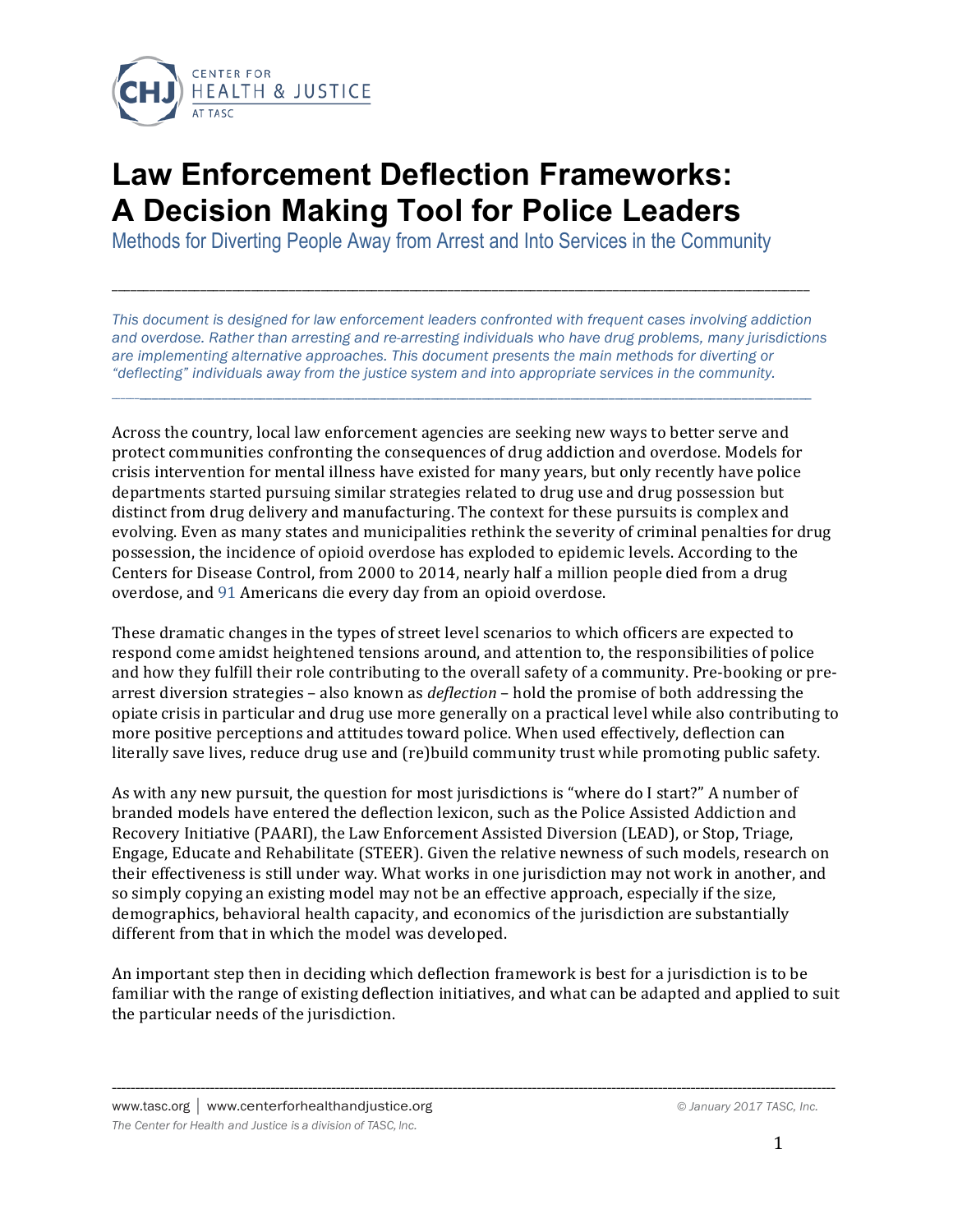# **Making Decisions About Your Program Design**

The purpose of this document is to provide a decision-making tool and guidance on designing a deflection framework by aligning different program characteristics (see Deflection Framework Design Tool on pages 4-6) that best fit the experience, trends, relationships, politics, and resources in your jurisdiction.

Deflection frameworks are designed to divert drug-involved individuals away from criminal justice involvement and into a community-based clinical intervention. Deflection frameworks, while mostly presuming an overarching philosophy of minimizing harm (community interventions are more ideal than justice interventions) as in *Prevention Deflection* frameworks, can also exhibit a crime desistance philosophy such as in the frameworks that use *Intervention Deflection*, at least for the period while "under" justice oversight. The degree to which these philosophies are exercised may vary from program to program.

## **Deflection Frameworks: Guiding Questions**

Before isolating the key characteristics (operational and design components) that define your deflection programs, it is recommended that jurisdictions start by asking and answering the following six fundamental questions—the who, what, where, when, why, and how of deflection, some of which are also found in the Deflection Framework Design Tool:

## 1) Why are you (considering) doing deflection?

What is the high-level problem or challenge your community is attempting to solve (e.g., upward trends in overdose, tense community relations). Understanding the challenge at the highest levels will help to guide and anchor your planning and implementation.

## 2) What does success look like, both quantitatively and qualitatively?

What specific goals are you trying to accomplish? What would it look like if your program were running successfully? Consider both qualitative and quantitative considerations like reduced overdose deaths, improved community relations, number of people deflected, longterm reduction in arrests for individuals with known histories, etc.

## 3) Who are you going to deflect?

Think about your target population in terms of criminal history risk and behavioral health need. Will you target large numbers of low-risk, low-need individuals, or isolate high-need individuals that may cause the most drain on local resources?

## 4) When will you deflect them?

It is important to consider at what stage of the law enforcement encounter the deflection will occur. Will you deflect people with an observable need, even if no crime is present (Prevention Deflection), or will you wait until there is a chargeable offense (Intervention Deflection)?

## 5) Where will you deflect them?

A threshold consideration for any new program is the capacity of the local communitybased treatment network to serve the target population being considered. If individuals are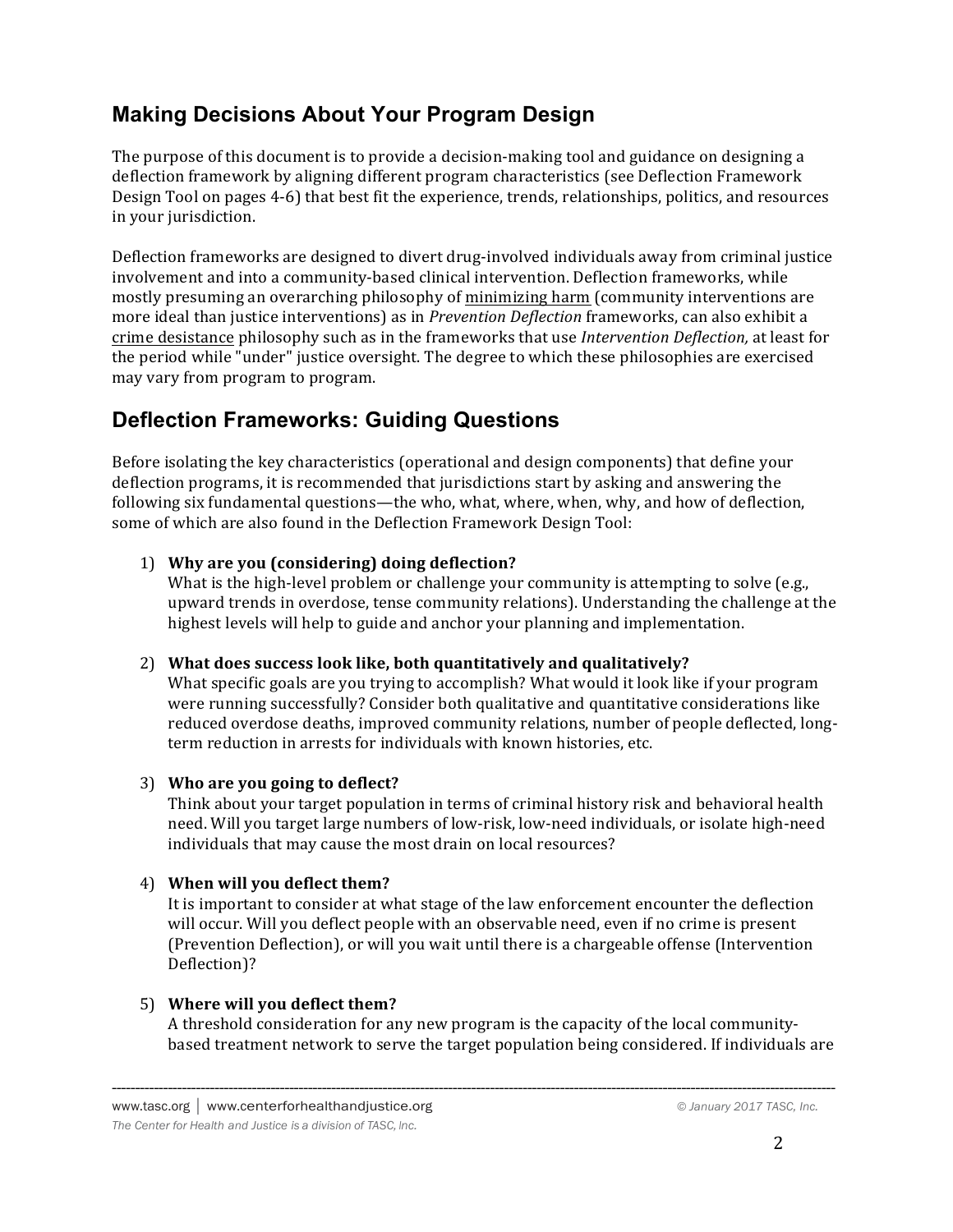being diverted out of the justice system, to what are they being diverted? More specifically, is there sufficient treatment capacity in the community to serve the expected clinical needs of the target population? For example, if a deflection program is being developed to address the opioid crisis, are there enough providers in the community available to provide crisislevel detox, medication-assisted treatment, and long-term treatment modalities for the expected program population size?

## 6) **How will you deflect residents?**

What is the operational pathway to treatment? How, where, and when will the deflection point person(s) within law enforcement get the individual connected to the local substance use treatment system, and how involved will police be on an ongoing basis? These operational decision are explored in more detail in the Framework section that follows.

## **Using the Deflection Framework Design Tool**

For the purposes of this document, a *characteristic* is a specific operational or design component of a program. Those characteristics, when combined in a variety of ways, create a deflection *framework*, which is the totality of the program design. Some frameworks as applied in certain jurisdictions have been **branded** (such as LEAD, STEER, civil citation, or the Angel Model) but the characteristics of these frameworks may be quite different, and it is important for jurisdictions to consider the totality of the deflection program design to identify what will be successful locally.

While the variety of operational characteristics creates nearly unlimited possibilities for the final program design, some common themes can be observed in deflection programs currently operating. Based on the Pathway to Treatment (how a person moves from law enforcement to behavioral health), we have named these frameworks to help develop a common language around deflection and added in the brand names that fit each framework. The Pathway to Treatment framework naming convention is useful because it is the lone characteristic that uniquely distinguishes deflection frameworks, and from the vantage point of law enforcement represents the transfer juncture (even if law enforcement remains involved with the person) to behavioral health.

- **Naloxone Plus:** Engagement with treatment occurs following and overdose response and crisis-level treatment is readily available. *Examples: opiate response teams, STEER (MD)*
- **Active Outreach:** Participants are identified by law enforcement, but are engaged primarily by a treatment expert who actively contacts them and motivates them to engage in treatment. *Example: Arlington Model (MA)*
- **Citizen self-referral:** Drug-involved individuals are encouraged to initiate the engagement with law enforcement without fear of arrest, and an immediate treatment referral is made. *Example: Angel* (MA)
- **Officer Prevention Referral:** Law enforcement initiates the treatment engagement, but no charges are filed. *Examples: LEAD (WA)*, *STEER (MD)*
- **Officer Intervention Referral:** Law enforcement initiates the treatment engagement, and charges are held in abeyance or citations issued. *Examples: Civil Citation (FL), STEER (MD)*

The pages that follow are designed to help law enforcement and their deflection partners isolate the key operational questions that will shape their deflection program, creating a framework best suited to local needs, resources, and relationships.

#### **About the Center for Health and Justice at TASC**

If the Center for Health and Justice at TASC  $\blacksquare$ TASC, Inc. (Treatment Alternatives for Safe Communities) provides evidence-based services to reduce rearrest and facilitate recovery for *The Center for Health and Justice is a division of TASC, Inc.* consultation, training, and public policy solutions that save money, support public safety, and improve community health.<br>ا people with substance use and mental health issues. Nationally and internationally, TASC's Center for Health and Justice offers

#### **For more information on starting or improving your deflection efforts**

Please contact Center for Health and Justice Director Jac Charlier at (312) 573-8302, jcharlier@tasc.org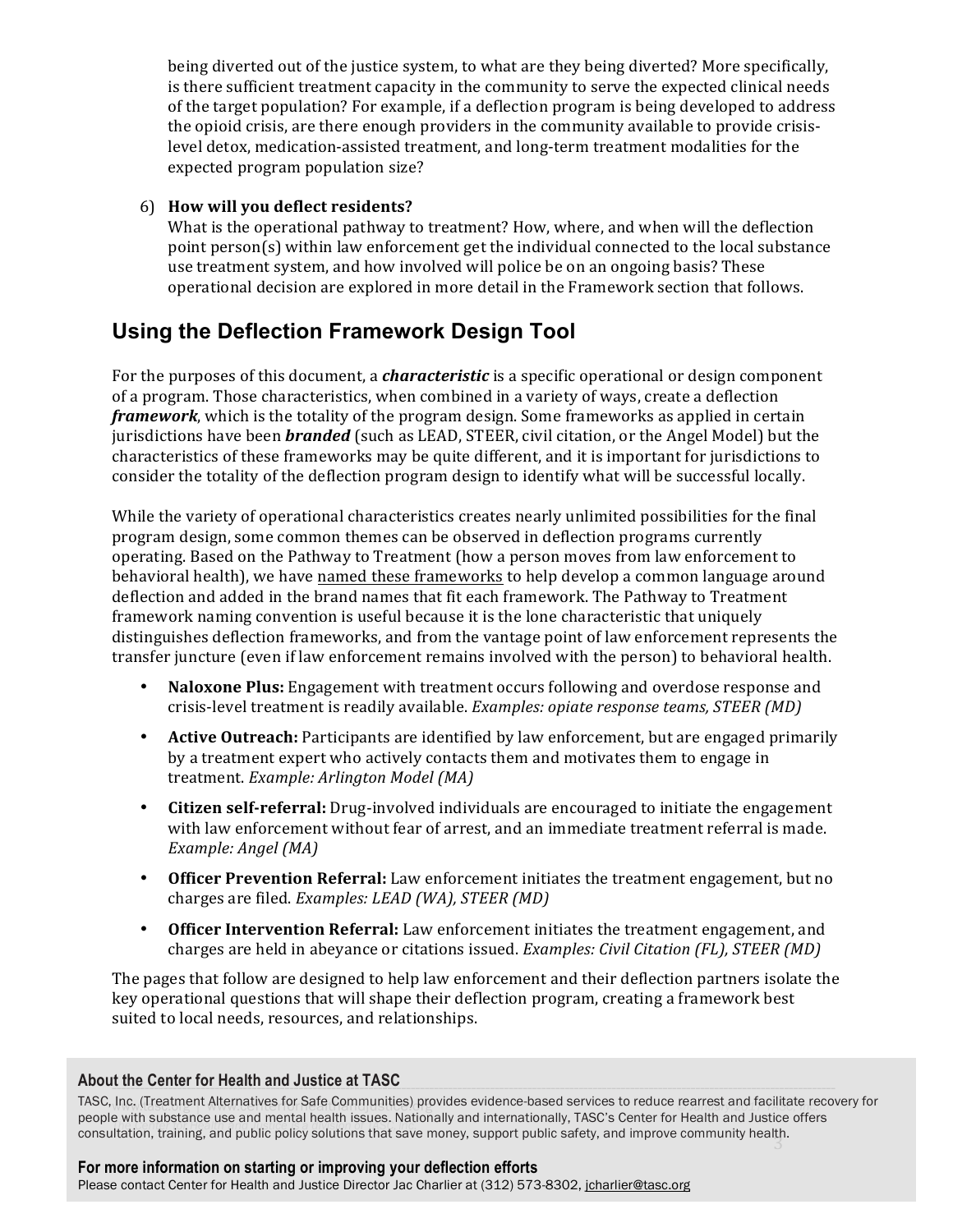# DEFLECTION FRAMEWORK DESIGN TOOL

#### OVERALL DEFLECTION PROGRAM GOAL

How many individuals do you want to deflect monthly?

### **Treatment Access Assessment**

#### TREATMENT CAPACITY

The availability of different modalities of treatment should dictate many elements of program design. Programs that focus on crisis situations like overdose will require greater access to more intense services such as detox, medication assisted treatment, and residential services. Program that focus on lower-risk drug users not in immediate crisis (and either high or low treatment need) will require more outpatient services.

| EST. TREATMENT SPOTS AVAILABLE FOR PROGRAM: |  |  |  |
|---------------------------------------------|--|--|--|
| Med. Assisted Tx $Y/N$<br>Detox             |  |  |  |
| Residential<br>OP/IOP                       |  |  |  |
| Is Treatment Available $24/7$ Y / N         |  |  |  |
| <b>REGION TO BE SERVED:</b>                 |  |  |  |
| POPULATION DENSITY:                         |  |  |  |
| Urban<br>Suburban<br>Rural                  |  |  |  |
| <b>AVAILABLE TRANSPORTATION:</b>            |  |  |  |
| Public<br>Police<br>Private                 |  |  |  |
|                                             |  |  |  |
| EST. SPOTS AVAILABLE IN OTHER SERVICES:     |  |  |  |
| Mental Hith. Tx<br>Employment               |  |  |  |
| <b>Education</b><br>Housing                 |  |  |  |

### POPULATION DENSITY

The geography served by a program can significantly dictate which Deflection characteristics are practical. Concentrated urban areas may more practically serve many people with similar needs and where the distance between the law enforcement encounter and the treatment engagement is small. More suburban or rural communities may benefit from the use of a treatment linkage specialist to remove some of the burden from officers.

#### OTHER SERVICE CAPACITY

Program participants are likely to need other stabilizing services to be successful. The presence or absence of these services should affect the target population and volume under consideration. More complex populations will require a more robust continuum of services.

## **Deflection Program Design**

#### LAW ENFORCEMENT ENGAGEMENT MECHANISM

Law enforcement must decide if they will only make treatment engagements when no crime is present (prevention deflection, e.g. overdose) or if they will also consider circumstances in which a chargeable offense is present and they are willing to hold the citation or charge in abeyance (intervention deflection). Likewise, they must determine if the program is designed for calls to which they respond in the community, or if they will also accept self-referrals via walk-in to the station. The election here will determine the impact on officer workflow and the use of a treatment linkage specialist.

#### RISK-NEED ASSIGNMENT OF PRIORITY POPULATION

Assessing *risk and need* (*risk* based on criminal history and *need* based on clinical profiles) has become the de facto method for prioritizing justice populations and aligning resources in the rest of the criminal justice system although it is new to policing. As such, validated risk-need tools for police are in early development and tools being used now have been validated in other parts of the justice system. The priority population will significantly affect the program design and resources needed. Low risk/low need populations may generate significantly larger volumes and require fewer services, but the long-term financial impact may be less noticeable than with higher-risk and higher-need populations, which may be smaller but more likely to consume large amounts of treatment and other services. Multiple risk/need tiers can be targeted, but the response delivered and services needed may be very different.

ENGAGEMENT MECHANISM: Prevention Deflection : Law Enforcement Encounter Prevention Deflection : Walk-In / Self-Referral Intervention Deflection

## RISK / NEED OF TARGET POPULATION:

Low Risk / High Need

Low Risk / Low Need

High Risk / High Need

High Risk / Low Need

N/A: Prevention Deflection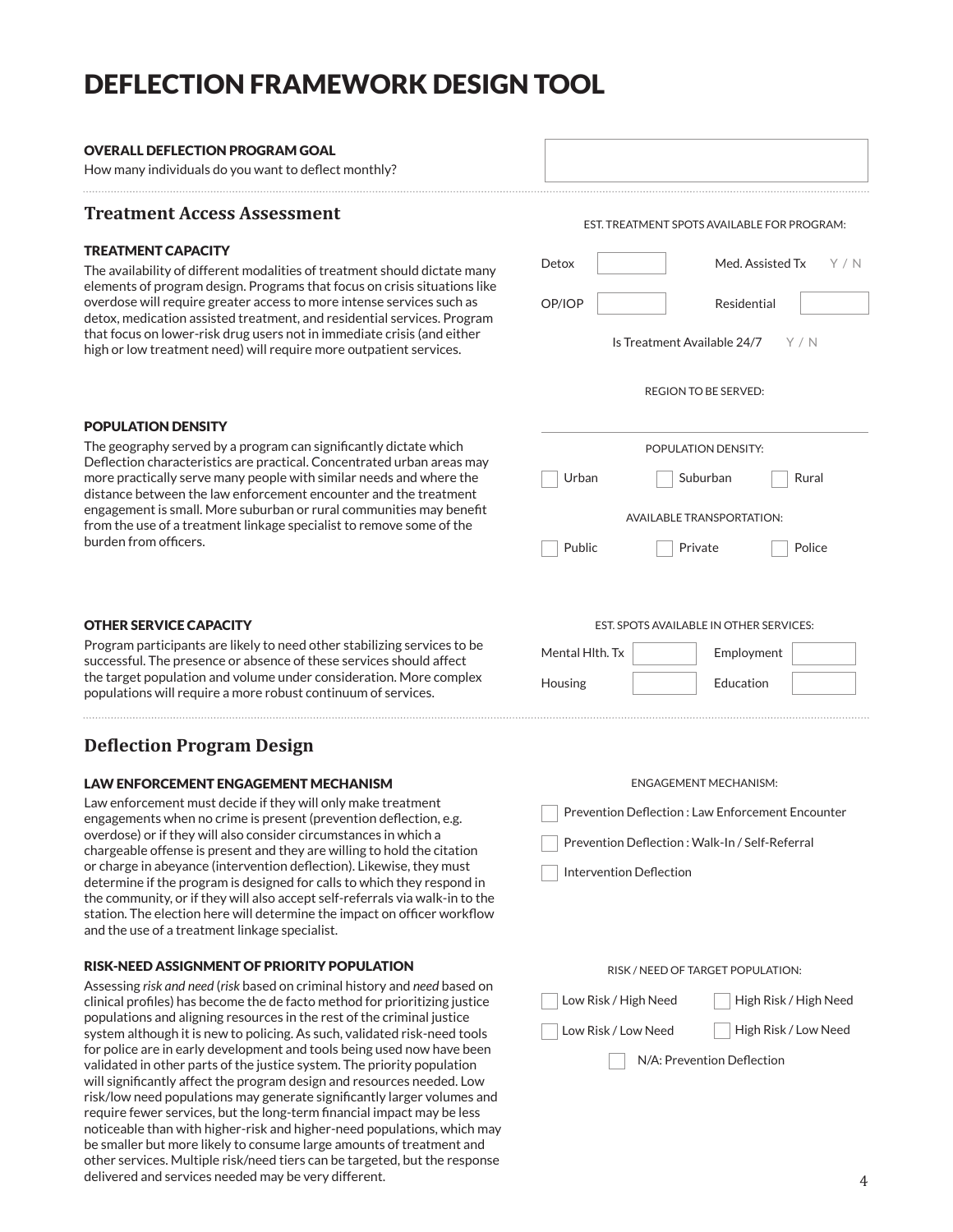#### ONGOING ROLE OF LAW ENFORCEMENT

Law enforcement can elect to end their involvement in a case after the initial contact, or can be active participants after the point of treatment referral. Continuing to be involved in the case requires more officer time, attention, and communication, but can result in a more health-oriented long-term outcome as officers encounter the same individuals in the community. Awareness of an individual's treatment plan and progress can help officers make more informed responses in the field.

#### PROGRAM AUTHORIZATION

A state may decide to enact a law that authorizes or encourages the use of deflection models. Such a law often sets criteria for eligibility, describes the process, and determines benefits for success and ramifications for failure. Alternatively, local police departments, health departments, and city or county councils may elect to implement a deflection model absent clear statutory authority. Such a policy demonstrates local leadership, encourages local collaboration and innovation, and is much quicker to implement, evaluate, and adapt.

#### LOCAL EXPERIENCE

The level of local experience implementing new philosophies or programs may dictate the size and scope of new programs being considered. Existing relationships with the community treatment system, training mechanisms, current officer workflow, overall willingness to adapt, and use of assessment and risk tools will all inform the level of culture and practice change a department and a community are able to accept and sustain. For example, the presence of a CIT team indicates a cultural awareness and leadership commitment that may make a deflection program easier to implement. Departments without such experience may be better served with a model (such as walk-in) that requires less top-tobottom commitment.

#### ELIGIBILITY FACTORS

Partners must determine in advance what chargeable offenses (if any) are eligible for the program. Programs focused on lower-risk individuals may elect to only allow eligibility for citationable actions, whereas others with more experience dealing with higher risk populations and a more robust treatment network may elect to considers misdemeanors and felonies as well.

#### EXCLUSIONARY FACTORS

Partners must determine if certain circumstances may render an otherwise-eligible individual ineligible. These factors may include the presence of a criminal record (or crimes on that record), the nature of the current offense (violent vs. non-violent), the type of charge (drug, property, or personal) and other factors such as outstanding warrants or gang affiliation.

#### TOOLS USED FOR OFFICER DECISION-MAKING

Officers may presume that a need is present and make an immediate referral without further assessment, or they may employ additional tools for determining level of risk and level of need. These tools may be driven by offense committed or observed behavior. The tools may have been validated in another jurisdiction, in the present jurisdiction, or not validated at all. When using such tools, the optimal situation is the use of a tool that has been validated in the jurisdiction with the target population, recognizing that the deflection program may represent the first opportunity to validate or adapt a particular tool.

| Ends after initial contact                                                   |                                                                |  |  |  |  |
|------------------------------------------------------------------------------|----------------------------------------------------------------|--|--|--|--|
| Limited ongoing involvement through treatment<br>engagement                  |                                                                |  |  |  |  |
| Consistent, intentional, ongoing involvement through<br>treatment engagement |                                                                |  |  |  |  |
| <b>AUTHORIZATION:</b>                                                        |                                                                |  |  |  |  |
| Statutory                                                                    | Administrative                                                 |  |  |  |  |
| LOCAL EXPERIENCE & INFRASTRUCTURE:                                           |                                                                |  |  |  |  |
| Justice / treatment<br>program development<br>CIT Team                       | Use of standardized or<br>evidence-based tools or<br>practices |  |  |  |  |
| Mental Health First Aid<br>Law enforcement<br>training systems               | Law enforcement<br>culture and capacity for<br>new programs    |  |  |  |  |
| OFFENSES CONSIDERED ELIGIBLE:                                                |                                                                |  |  |  |  |
| No chargeable offense<br>(Prevention Deflection)                             | Misdemeanors<br>Felonies                                       |  |  |  |  |
| Citationable offenses                                                        |                                                                |  |  |  |  |
| <b>FACTORS RESULTING IN INELIGIBILITY:</b>                                   |                                                                |  |  |  |  |
|                                                                              |                                                                |  |  |  |  |
|                                                                              | TOOLS USED FOR DECISION-MAKING:                                |  |  |  |  |
| No Tool : Presumptive Need                                                   |                                                                |  |  |  |  |
| No Tool : Based on Observed Behaviors                                        |                                                                |  |  |  |  |

ONGOING ROLE OF LAW ENFORCEMENT:

#### Criminal History Risk VALIDATED Y / N

Drug Use / Mental Hlth Need VALIDATED Y / N